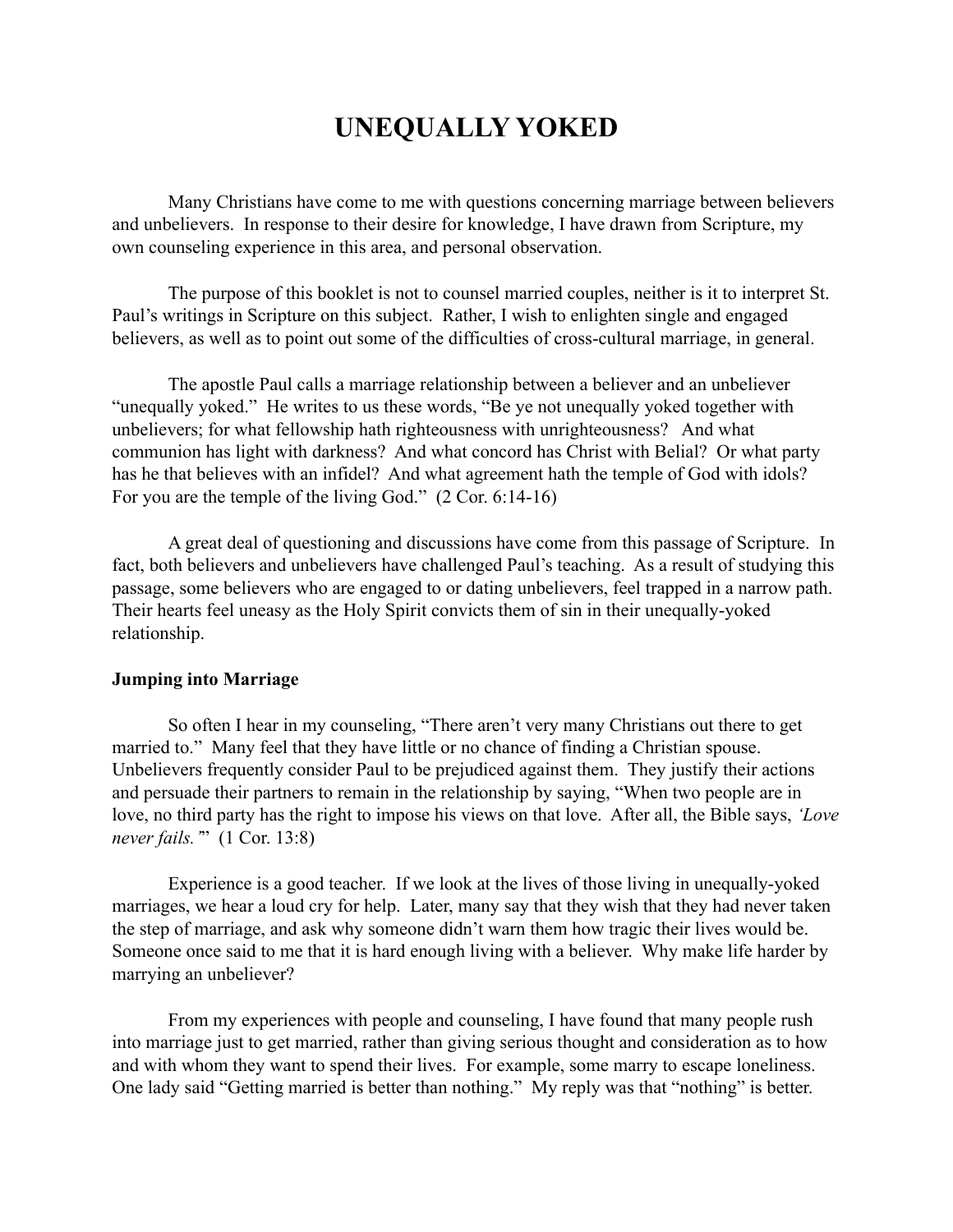Other people rush into marriage in fear that they will miss the boat if they do not marry when they have the chance. After they are married they discover that they have not only missed the boat, but are now chained to a dock!

Another reason for rushing into marriage, especially common amongst women, stems from a poor self-image. Feelings of not being good enough or beautiful enough to be liked, or of having so little confidence in themselves that they believe that they cannot make it in this world alone, lead to the idea of marrying someone – anyone – who will take them. Speaking from a man's point of view, my response is this: Most men considering marriage may be attracted to a woman's outer appearance, but this lasts only for a while. What they are really searching for is a woman who has a beautiful heart and spirit.

It is always a mistake for a believer to jump into marriage, as marriage is a lifetime commitment in the eyes of God. "…For this cause shall a man leave father and mother, and shall cleave to his wife; and they shall be one flesh." (Matthew 19:5) Before tying the knot, the believer should seek the counsel of God and of mature believers. If one of his or her reasons for marriage is motivated by fear, a warning should be sounded, as the fear of never being married is never a good reason for marriage.

## **Dating**

Before I was married, I was attracted to the tall, slim, blonde-haired, blue-eyed type. Frankly, I have met many women who fit this description, but consistently found that the women of my choice were not God's choice for me. Rather than allowing God to direct our interpersonal relationships, we often find ourselves unable to resist the impulse to pursue this "person of our dreams." Unfortunately, dreams will not endure forever. Soon the dawn will come to interrupt those dreams. So, don't be in a rush to tie the knot with someone just because you find them attractive.

My advice is always the same to those who come to my office for counsel regarding dating an unbeliever, and how far they should let the relationship go: STOP THE RELATIONSHIP, NOW! Unfortunately, some feel very confident that they are too smart to become committed or trapped into marriage, and tell me not to worry, as they are aware of the consequences, and will never marry the unbeliever. What is the result of playing with fire? You burn your hands. Many end up disregarding any advice at all, and finally join hands in an unequally-yoked marriage. "…For what fellowship has righteousness with unrighteousness?" (2 Cor. 6:14) Those who come back to me later seek advice on how to deal with their troubled marriage – the very marriage that they were warned to avoid.

#### **Witnessing to the Opposite Sex**

Satan is at work in the life of every believer. His goal is to keep him or her from serving God. One way he does this is to help the believer get entangled in unequally-yoked relationships. We have to recognize the power of Satan. We are not to be afraid of him or even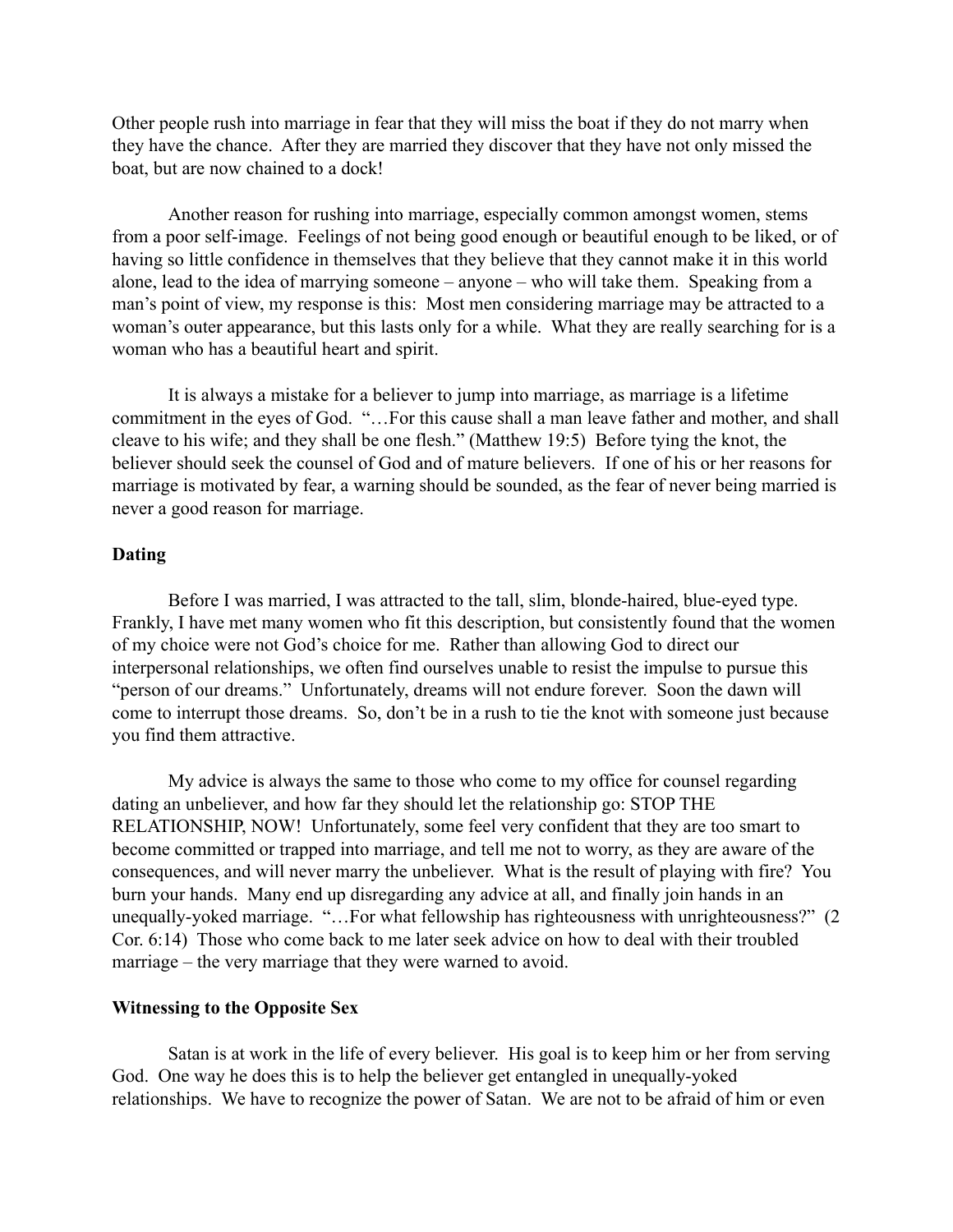give him credit, but at the same time, we should not test him. "And no marvel; for Satan himself is transformed into an angel of light." (2 Cor. 11:14) When someone tries to witness to an unbeliever of the opposite sex, Satan may be setting a trap.

Please, do not get the impression that I am completely against witnessing to a member of the opposite sex. However, it is important to be very cautious. It is best for the unbeliever to receive the Gospel of Christ without being influenced by an attraction to the person witnessing to him. As a result of such an attraction, many unbelievers, thinking themselves to be sincere, prematurely accept Christ. That is, they possibly have a genuine interest in Him and believe that He is God; but their faith in Christ is only intellectual, not a saving faith. Experience shows that a profession of faith made in the course of a dating relationship is often made just to please the one to whom the unbeliever was attracted. Later the witnessing believer finds very little or no evidence of a transformed life in his or her friend. "But he that received the seed into stony places, the same is he that heareth the word, and with joy receives it, yet he does not root himself, but stands for a while, for when tribulation or persecution ariseth because of the word, by and by he is offended." (Matt. 13:20-21) The best thing to do is to pray that God will send a believer of the same sex to develop a friendship with and witness to the unbeliever.

# **CROSS CULTURAL MARRIAGES**

In this section, my purpose is to cover some of the difficulties encountered in a marriage with someone from a different culture. It might sound unreasonable for me to write about this since I am Middle Eastern and my wife is American. Nevertheless, I pray that I will not be misunderstood when I discourage cross-cultural marriages.

#### **False Teaching**

First, one must be very careful before entering a cross-cultural marriage because, according to the Bible, marriage is a binding relationship. There is a school of thought which contradicts this principle by misapplying certain Scriptures which were directed to Israel and not to the Church today. This false teaching has resulted in both unnecessary and unbiblical divorce. Ministers who uphold this doctrine teach that God's commandment to the people of Israel not to marry a Gentile or a non-Israelite is to be followed by the Church today. "But King Solomon loved many strange women, together with the daughter of Pharaoh, women of the Moabites, Ammonites, Edomites, Zidonians, and Hittites; of the nations concerning which the Lord said unto the children of Israel, You shall not go in to them, neither shall they come in unto you; for surely they will turn away your heart after their gods: Solomon clave unto these in love." (1 Kings 11:1-2) The Israelites were forbidden to intermarry with Gentiles in order to protect them from falling into the system of idol worship which was prevalent among the Gentiles of that time. As a result of intermarriage, the Israelites were turning away from worshipping the true God.

Since the Resurrection of Christ, the Gospel has been preached to and has been accepted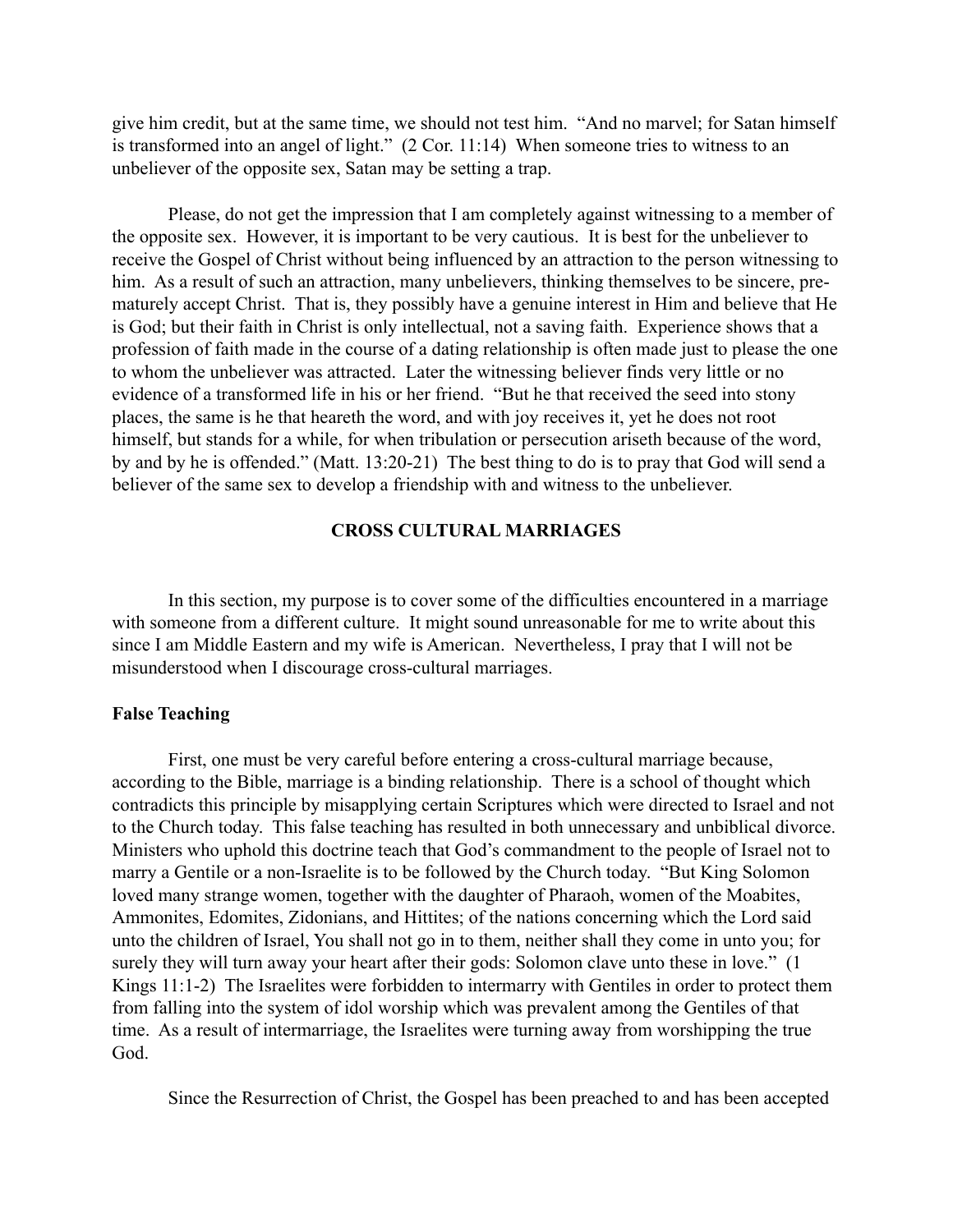by the Gentiles. Moreover, all believers are the same in Christ. "For you are all the children of God by faith in Christ Jesus. For as many of you as have been baptized into Christ have put on Christ. There is neither Jew nor Greek, there is neither bond nor free, there is neither male nor female; for you are all one in Christ Jesus." (Galatians 3:26-28) That is, God makes no distinction between the Jew and the Gentile. In spite of this, it is disturbing to know that some British ministers believe that the British are one of the actual tribes of Israel. They therefore discourage any marriage between a British citizen and the non-British, even if both are believers. In some instances, British ministers have been known to encourage divorce and teach that the marriage was never acceptable in the eyes of God. On the contrary, I would like to state that a marriage is counted as a marriage in the eyes of God whether the ceremony was non-Christian (for example, conducted in a temple instead of in a Christian church), or whether one partner is an unbeliever. "But to the rest speak I, not the Lord; if any brother has a wife that is not a believer, and she is pleased to dwell with him, let him not put her away. And the woman who has a husband that does not believe, if it pleases him to dwell with her, let her not leave him. For the unbelieving husband is sanctified by the wife, and the unbelieving wife is sanctified by the husband, otherwise your children were unclean, but now they are holy." (1 Corinthians 7:12-14) Therefore, whatever the case, it does not give the right to divorce the other person.

#### **Is Love Enough?**

Why should I discourage marriage between individuals of different cultural backgrounds, even if both are believers? It has nothing to do with race or class differences, but rather in order to ensure a healthy, lasting marriage.

Some people believe that love is enough to keep a marriage going. This is not true, especially in a cross-cultural marriage. The trouble is that many young people fall in love and jump into marriage before taking the time to consider the consequences of cultural differences and expectations. The tragedy is that only after they have made their vows and are living together do they begin to deal with the deep misunderstandings which go hand-in-hand with a cross-cultural marriage, and often lead to disillusionment and estrangement.

### **Witnessing**

Leading a foreign unbeliever to the Lord is a wonderful thing to do. If we are missionsminded, we are to preach the Gospel to the whole world, without exception. "And he said unto them, God ye into all the world, preach the gospel to every creature." (Mark 16:15) When a person becomes a Christian we ought to rejoice in his conversion and encourage and edify him. "Likewise, I say unto you, there is joy in the presence of the angels of God over one sinner who repents." ( Luke 15:10) But we must keep in mind that although God has changed his heart and he has become a new creation, it does not mean that he has abandoned his culture or that he is willing to adapt to a new one.

#### **Marriage and Immigration**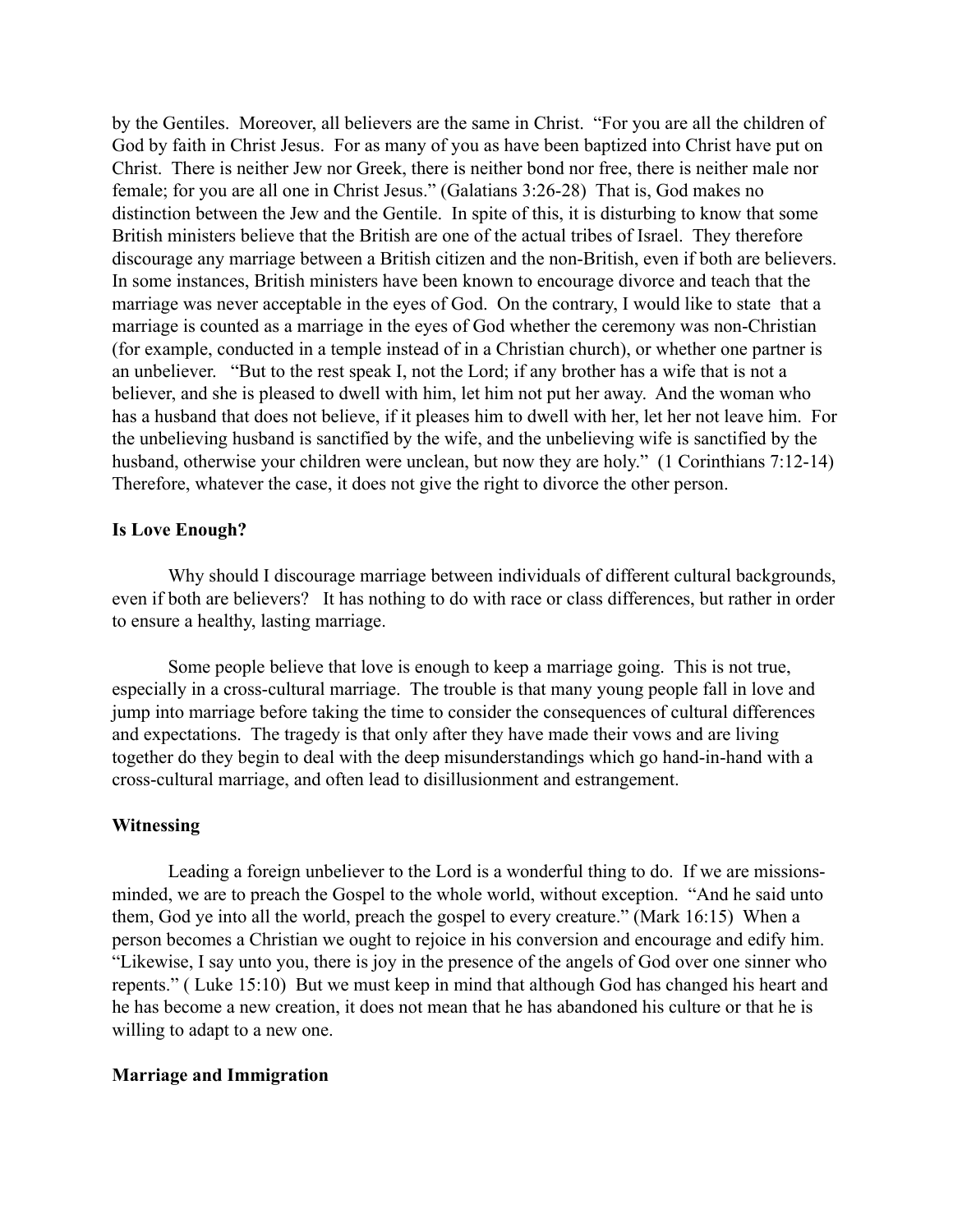Western men and women should be aware of some of the things which motivate people from overseas to develop cross-cultural relationships. One important fact is that it is much easier to immigrate to a Western country when married to a Westerner. I have known immigrants to marry for immigration purposes and divorce their partners soon after becoming American residents. Other immigrants use such marriages to bring the rest of their family into the country. The result is often the same: DIVORCE.

# **Cultural Differences**

All cultures have similarities and differences. The fact that somebody eats different food, speaks a different language or has different behavioral patterns than we do is not the issue. The question is, can you adapt to the differences in his or her culture?

When two people fall in love they make many promises to one another. One commonly spoken promise is, "I'll do anything at all for you." In most cases, after marriage, this is not true. Therefore, even before getting engaged, the couple needs to explore one another's cultures in order to become acquainted with differences and expectations.

It is very difficult for one partner to learn everything about the other's culture and what changes in lifestyle and behavior are expected to be made following marriage. In fact, I have known people to deliberately withhold details concerning their culture for fear of embarrassment, or of losing their partners. Thus, in many cases I have found that one partner simply was not told the truth about the lifestyle he or she was expected to adapt to, only to encounter a severe shock after marriage. I have heard many cries of, "But you never told me about that!"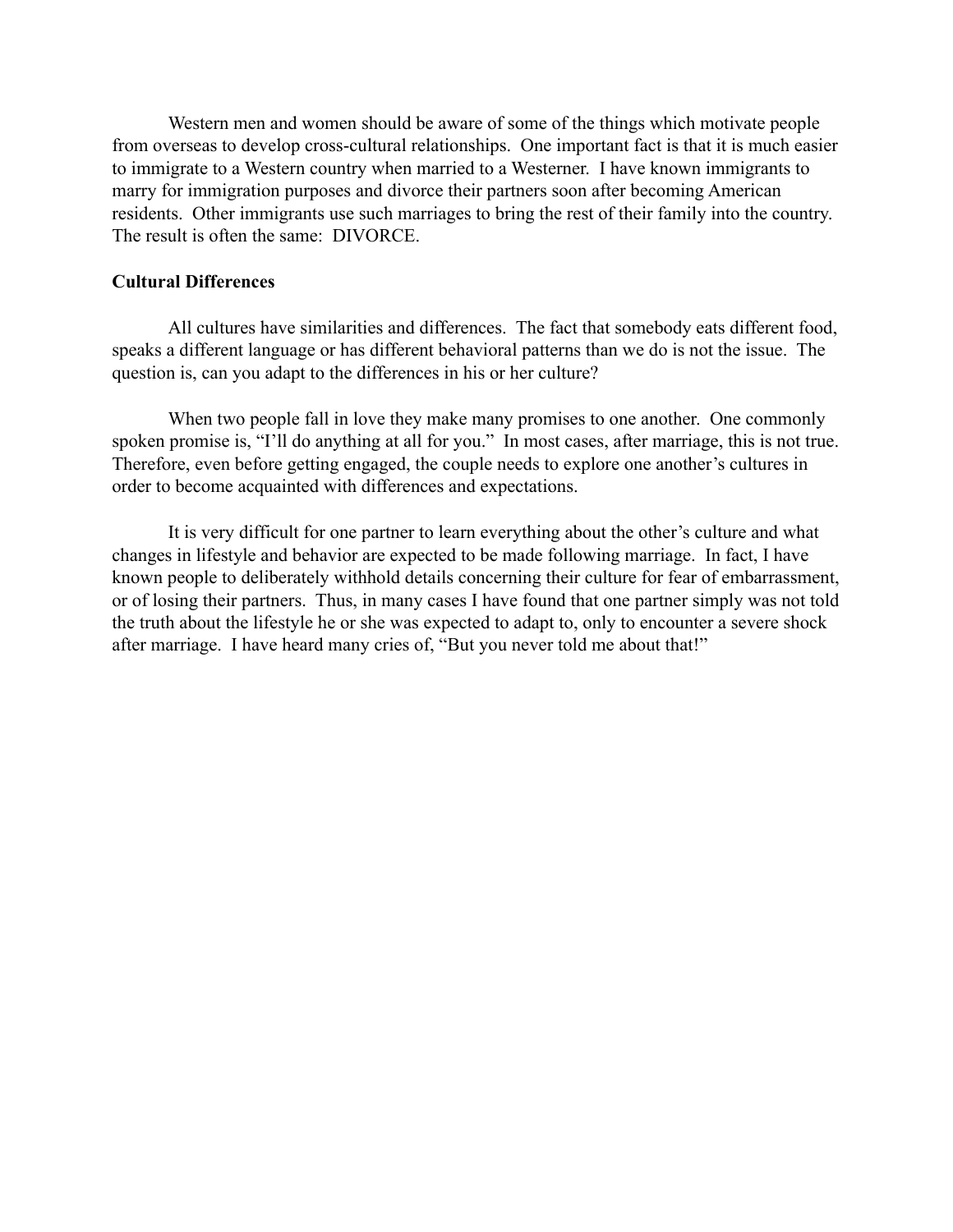#### **MIDDLE EASTERN TRADITIONS**

Since I am from the Middle East, I will try to explain some aspects of Middle Eastern culture which Westerners should consider if in a relationship with, or contemplating marriage to a Middle Easterner. It is necessary that you understand, however, that many Middle Eastern people will deny these things because of pride or fear of losing their beloved. Moreover, sometimes they have never even thought about these cultural differences from their partner's perspective.

#### **Romance**

The Arabic language is very beautiful and is looked upon as one of the most romantic of languages. In fact, the written word is like a work of art. This artistic beauty encourages people of the Middle East to enjoy romance by expressing themselves through poetry, love songs, and romantic movies. Such romance is always expressed in a beautiful way before marriage. Many times the fiancée is told, "I will take you to the moon." That is to say, our love will soar to the highest peaks imaginable. Unfortunately, marriage brings an end to romance and the wife quickly finds herself shoved into the role of housecleaning, cooking and raising children.

#### **Sons in the Family**

In the Middle Eastern family, the sons, especially the eldest, are the supporters of the family. In many cases, the eldest son has to pay for the marriages of all of his sisters, the education of his brothers and sisters, and other living expenses of the family. Plus, he is looked upon as the retirement plan for his parents, since he is expected to provide for them until they die.

The Bible teaches that a man should "leave his father and mother and cling to his wife." (Genesis 2:24) That is, establish a separate home from their family of origin, and consider themselves now one (as husband and wife). The Middle Eastern culture does not ignore this teaching, but practices it differently than the West. In the Middle East, a man "clings to his wife" by supporting her and adding her to his family. He also has to honor his father and mother. "Honor thy father and mother, that your days may be long upon the land which the Lord your God has given you." (Exodus 20:12 and Matthew 15:4) "But if any provide not for his own, and especially for those of his own house, he has denied the faith, and is worse than an infidel." (1 Timothy 5:8) In some cases after marriage, the eldest son will either bring his wife to live with his parents, where she will help care for them, or he will bring his parents to live with them after they have been married for a while. In any case, his responsibility to honor his parents implies much more to the Middle Easterner than it would to a Westerner.

#### **Wives in the Family**

A common saying in the Middle East is that when a lady gets married, she marries a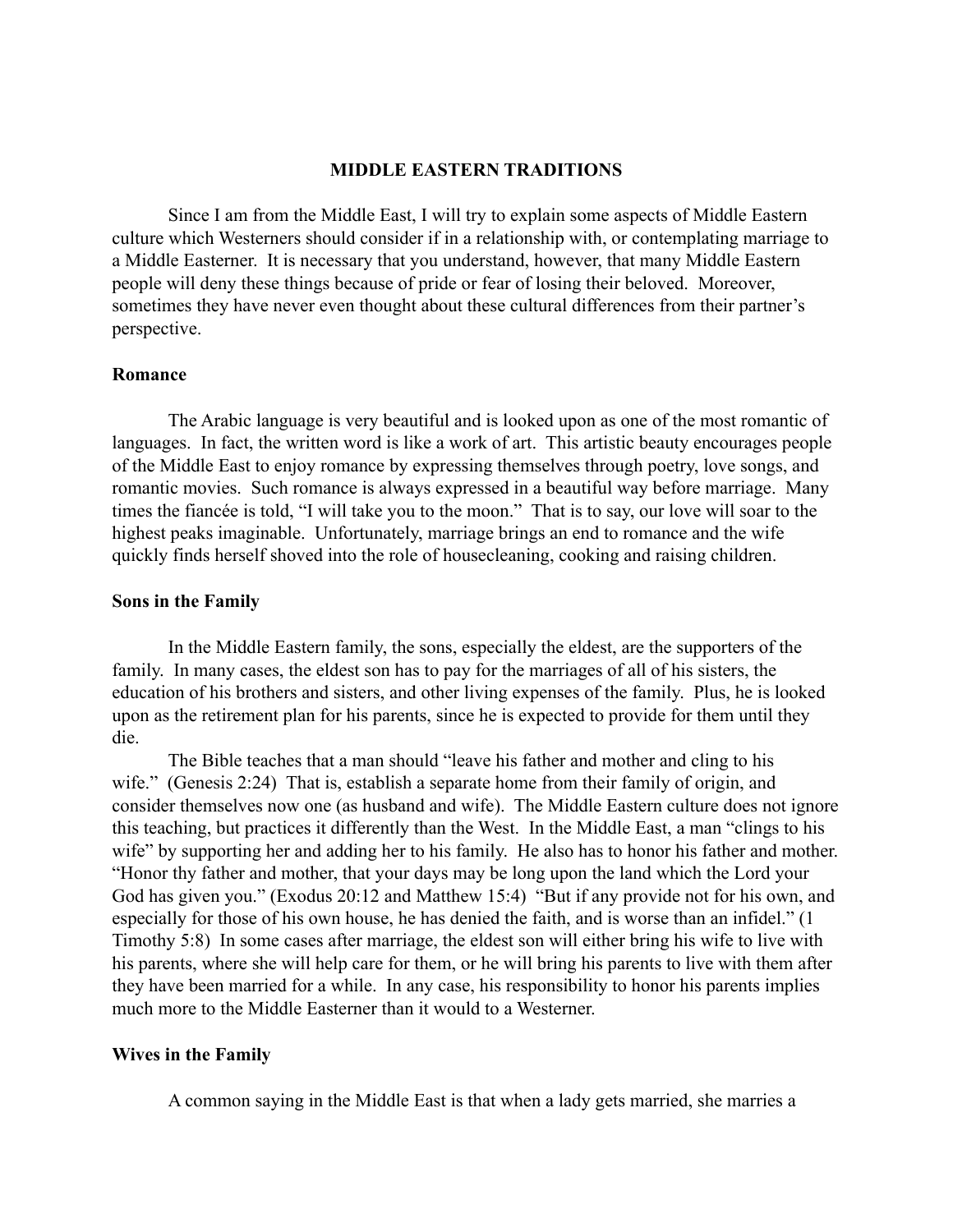whole family. This means that the wife is subject not only to her husband, but to her in-laws as well, and especially to her mother-in-law. The mother-in-law wants to see to it that no stranger takes her son away from her. This can be expressed in many ways through the interference of the in-laws in the newlyweds' lives. Most of the time the husband receives orders from his family about how to run the household and treat his wife, and does not bother to confer with her about these matters.

Just as frustrating to many Western women is that often the man will feel that he must show his manhood by giving orders to his wife and visibly demonstrating his authority over her in public. One reason for this is that women in the Middle East are considered to be second-class citizens and are treated like property. In fact, many times a woman is not even allowed to express her feelings or give her opinion. If you are a Western woman who is considering marriage to a Middle Easterner, be sure to ask yourself whether you are willing to leave your opinions unexpressed.

## **Who's in Charge?**

This way of life is a reality even for most Middle Eastern Christians. It is the lifestyle that they were used to as unbelievers, and they would not even think of changing this after becoming Christians. Generally speaking, the man is in control and has the final word. Second in authority is his family, which influences what his final word will be. And third in authority are his children, especially the boys. The wife takes last place.

# **ISLAMIC TEACHING ON MARRIAGE AND DIVORCE**

We live in a world which cries out for liberty for women and for their equality with men. People realize that monogamy is far better than polygamy for a close-knit, happy family. Divorce without reason, and lack of birth control, leads to instability. The Qur'anic teaching about women is largely implicate in denying these values, and many Muslim scholars try to paraphrase it to suit society, yet the following verses form the Quran confirms its basic teaching about a woman's position:

- Marriage: "If you fear that you will not be able to deal justly with the orphans, marry women of your own desire, two or three or four." (Al-Nisa 4:3)
	- "And you have it not in your power to do justice between wives…" (Al Nisa 4:129)
- Treating wives: "The male has the equal of the portion of two females." (Al Nisa 4:11) "Admonish those of them on whose part you apprehend disobedience, and leave them alone in their beds and chastise them (beat them)." (Al Nisa 4:34) "And if you desire to take a wife in place of another and you have given one a treasure, take not back aught therefrom." (Al Nisa 4:20)
- Divorce: "There is no blame on you if you divorce women when you have not touched them or appointed for them a portion." (Al Baqarah 2:236)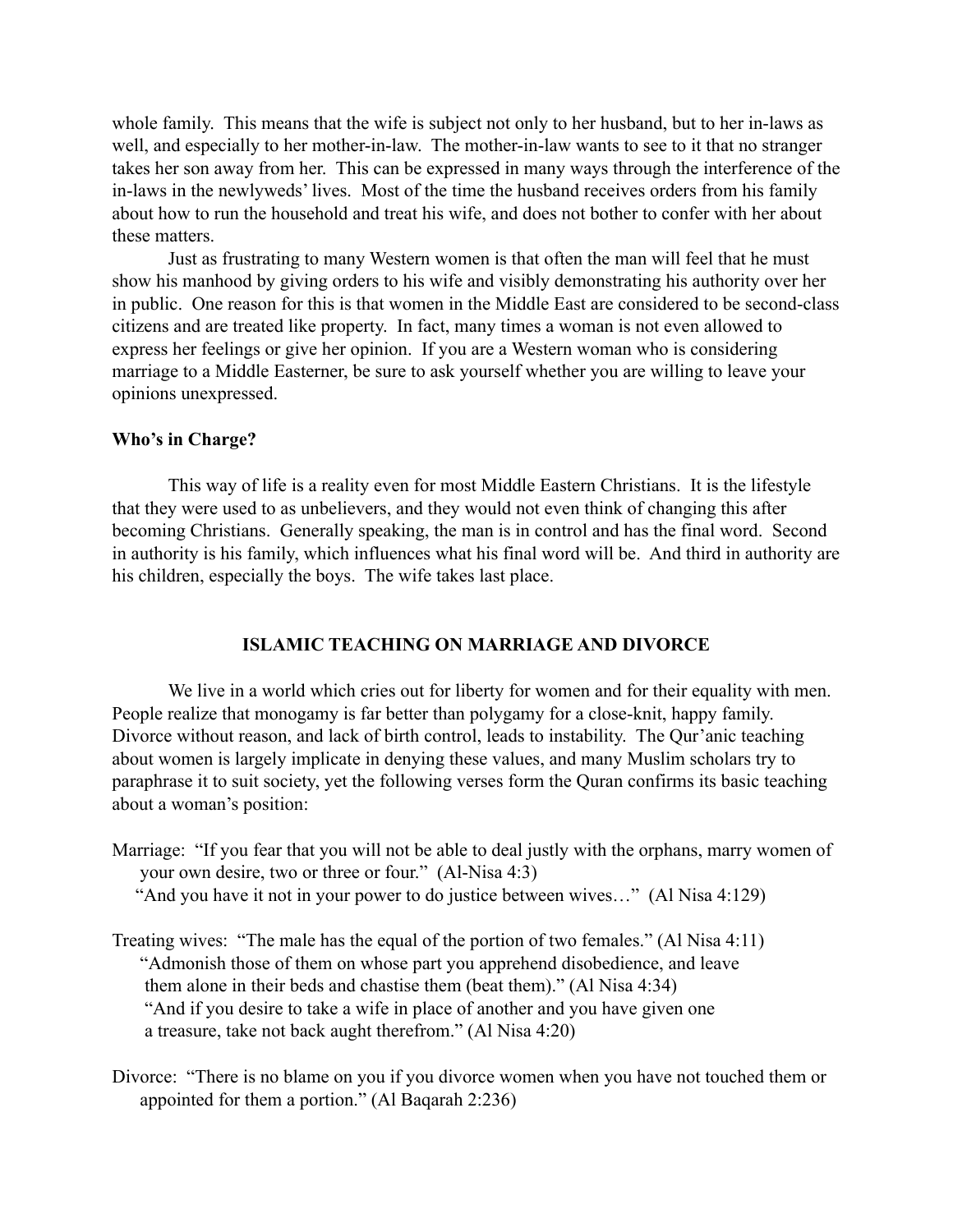"And if you divorce them before you have touched them and you have appointed for them a portion, then pay to them half of what you have appointed." (Al Baqarah 2:237)

Re-marriage: "So if he divorce her, she shall not be lawful to him afterwards until she marries another husband: then if he divorce her, there is no blame on them both if they return to each other." (Al Baqarah 2:230)

Would a western woman be willing to tolerate sharing her husband with another woman, or two or three? What would she think if he denied her sexual needs and beat her to make her comply with his wishes? Many Middle Eastern women like this way of life and look at Western women as living in immorality because the latter share more authority with their husbands. Though a Middle Eastern man may not express his belief in these particular practices, this is how he has been taught, and the culture within which he has been raised.

## **The Influence of Islam on Eastern Culture**

Let's take a closer look at the influence of Islam in Eastern societies. Eastern societies are generally ruled by men. In fact, men have most of the advantages and usually have the final word. For example, a Muslim man is permitted to divorce his wife for any reason at all. One strong motive for divorcing a woman is for her not bearing children or not bearing boys. It is almost impossible to convince him that the gender of the child or the couple's infertility could be on account of himself! In a Muslim country, divorce proceedings are usually quite easy. In some situations, all a man will say is, "I divorce you" three times and the divorce is legal! This puts women in a very perilous position, especially if they have no means of supporting themselves.

A second influence of Islam is in the definition of adultery. The meaning changes depending upon who is committing it. A man can commit adultery and it may not be considered to be adultery. That is, Islam permits a short-term "marriage" which occurs on the spur of the moment and lasts for just an hour, or for a couple of days or weeks. It is called "motaa," which means "pleasure." This is considered particularly understandable if the husband is away from home. In contrast, a woman caught in adultery will be killed. Can you live with such a double standard?

A third factor to consider is polygamy. Islam permits polygamy, up to four wives at a time. The man can trade or exchange them at his whim. There are cases of Western women who have married Muslim men only to find out later that they must share their husband with another woman! Although polygamy is not permitted in the West, Western governments have no right to interfere with already-existing marriages. Thus, a Muslim can immigrate to the West alone, marry a Western woman, and bring the rest of his wives over later. Of course, the Western wife will not find out about the other women until it is too late!

If the family lives in the West, in the case of divorce, the children of the marriage are usually in the wife's custody. This is not the situation in the East. The children are his. A man, fully intending to divorce his wife, may take his wife and family overseas to visit his parents and divorce her on the spur of the moment. I know of cases where a woman has gone overseas with her husband and children and has returned home alone.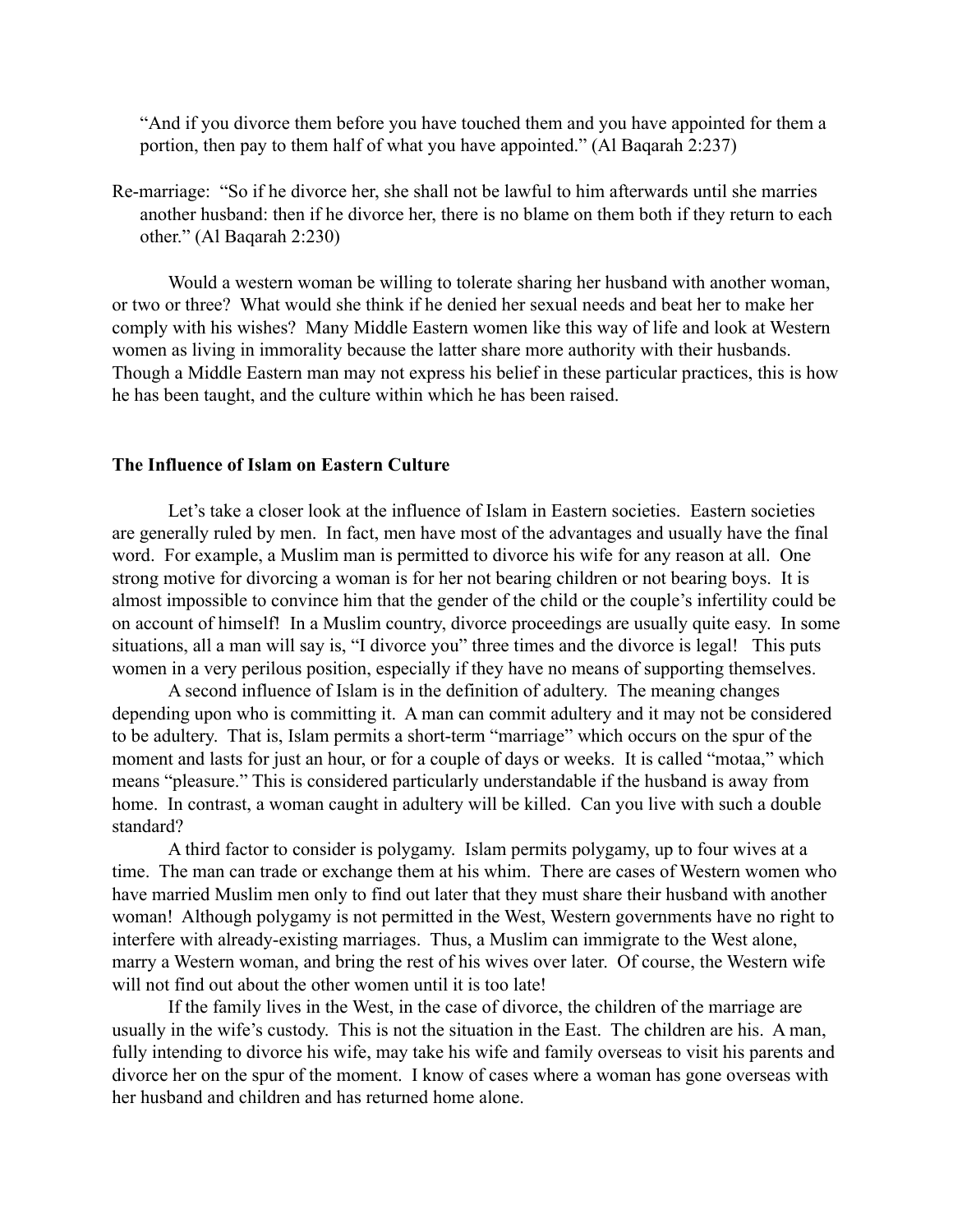## **PROBLEMS WITH DIVORCE**

Divorce never is, and never will be, the end of your problems. In fact, it is the beginning of lifelong hardships; especially if there are children involved. In Arabic we say, "You are married to your partner for X number of years, but you are married to your children for life." In other words, you may think you got rid of your problems when your partner left, but as long as there are children involved, you will be faced with the many struggles of single parenthood and the hassles of obtaining and maintaining child support.

Both parents face struggles. The battles over child support often serve to drive the father away from his children. Moreover, since he rarely gains custody of the children, he becomes a "weekend" parent, unable to have regular input into his children's lives. The wife, on the other hand, if not already working, finds herself looking for work which pays adequately enough to support her family. Aside from single-handedly supporting herself and the children, she must fine the energy to cook, clean and spend adequate time with them. Although life is difficult for both parents, the children pay the biggest price. In fact, I believe that the emotional damage done to children as a result of divorce has been underestimated.

Let me stress that divorce is not a quick solution to the problem, but the beginning of many heartaches. Unfortunately, some pastors will counsel their flock to take the "easy" way out…get a divorce. This may be for a number of reasons. The first was already mentioned, confusing Israel with the Church. In spite of the fact that the marriage has already been consummated, they will still suggest divorce. Another reason is simply to wash their hands of the problem. They just do not want to deal with the headaches involved in counseling the couple.

#### **Marriage Ceremonies**

Some pastors will hold that the marriage was never valid in the eyes of God because the ceremony was not Christian. Therefore, they advise that the believer confess that he or she was living in an adulterous condition, get a legal divorce, and start life all over. This position, however, misses the whole point: In the eyes of God, the couple is married, regardless of whether the ceremony was a civil service, or a pagan service, or was conducted in a Muslim mosque, or performed in a Christian church. "The Pharisees also came unto him, tempting him, and saying unto him, Is it lawful for a man to put away his wife for every cause? And he answered and said unto them, Have you not read, that he which made them at the beginning made them male and female, and said, For this cause shall a man leave his father and mother, and shall cleave to his wife, and they two shall be one flesh? Therefore, they are no longer two, but one flesh. What God has joined together, let no man put asunder." (Matthew 19:3-6)

*A note to pastors:* I have found that some partners, who were considered hopeless cases, turned to Christ and became even more committed than their spouses. In fact, the spouses complained that their partners were too committed to the Lord. Therefore, who are we to judge